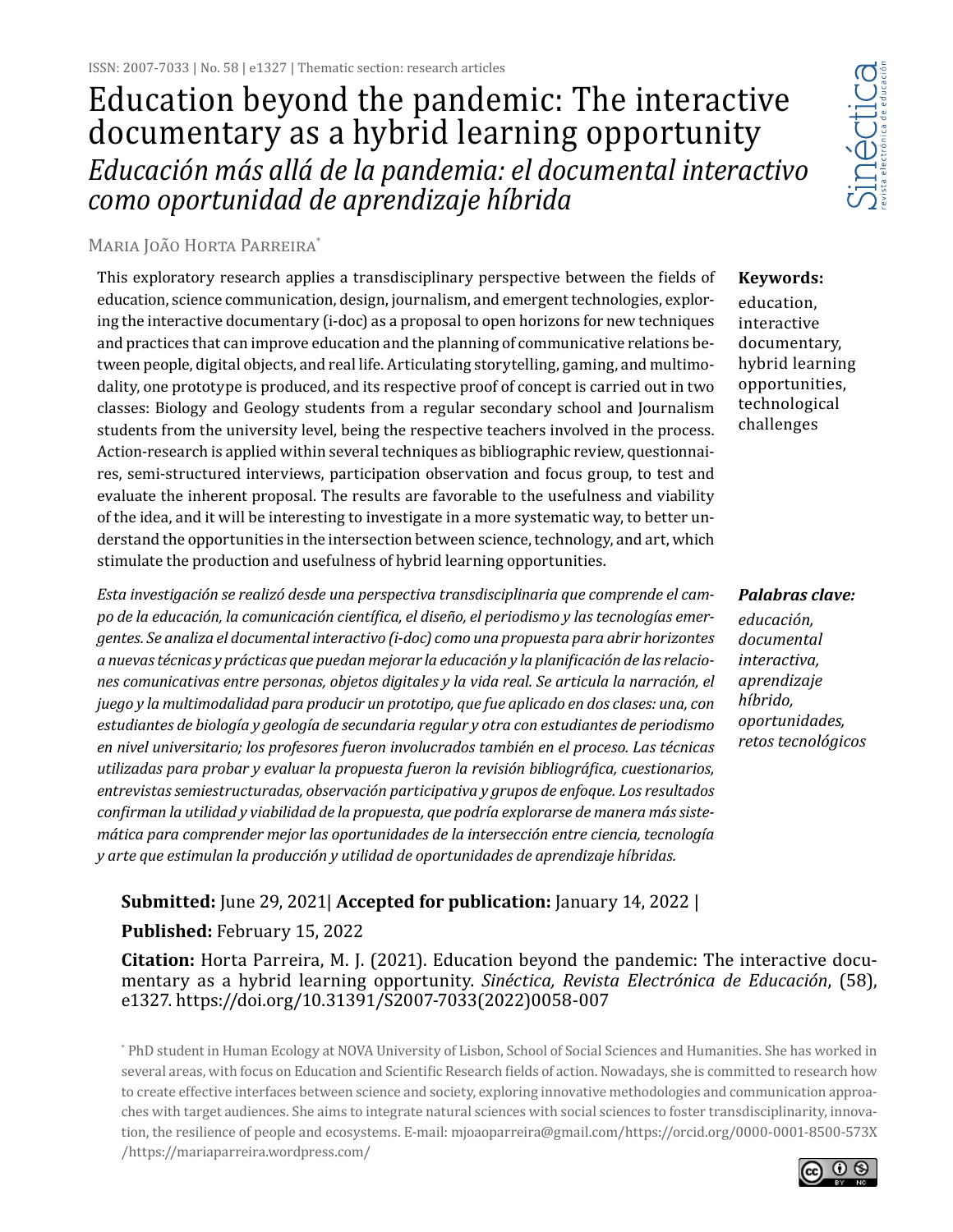## **Introduction**

This research intersects education, art, and technology, aiming to build an ac-<br>tive relational communication between people and digital tools, techniques,<br>and practices, where design is a root language of the whole proces tive relational communication between people and digital tools, techniques, and practices, where design is a root language of the whole process to communicate science and improve education. Da Silva (2018) explores the topic of transdisciplinary design, opening horizons for the social process of research in design, education, and practices, researching the potentiality of design to other areas of human activity within the transfer of knowledge, beyond the domain of design as a discipline. Design-based approaches offer a range of potentialities and interfaces for innovative actions, especially in the interconnection of design and education, promoting engagement in sustainability and pro-environmental behavior among young students (Mouchrek, 2017). At this point, more than developing a final product the main idea is to give life to an iterative dynamic that can improve a social transformation, with focus in education, in a long term.

In this work, the interactivity, participation, and immersion are key engines, using interactive documentary (i-doc) as a tool to promote greater engagement of formal school's communities in issues such Botany, Botanical Gardens, Biodiversity´s Conservation and Citizenship. In relation to Botany, two researchers, Wandersse and Schussler, created the term "botanical blindness" in 1998, after several years of study on the perception of the public about plants pointing out, in general, a "botanical indifference" or even blindness from the society (Salatino & Buckeridge, 2016). In this context, those researchers stress several reasons for this reality, not only in Brazil but elsewhere in the world, showing a vicious cycle in several fields of action, where the school (at various levels of education) and the media stand out:

Media have enormous influence in molding society's trends and behaviors. The potential of the media as complementary agents to the actions of parents and teachers in the scientific training of the people is undeniable. Educational programs can make a substantial contribution to mitigating the effects of botanical blindness. Unfortunately, most journal articles and videos of scientific nature have been characterized by zoocentric attitudes. Even high-profile and respectable media productions, such as the BBC, are included in this group (Salatino & Buckeridge, 2016, p. 190).

In traditional classrooms, the use and experimentation of innovative formats, which promote the stimulation of the senses and the motivation for discovery, can enhance interest in Botany and related sciences. In that point of view, i-doc can be applied as a valuable tool to be used in contextualized classroom´s activities, promoting the school success and awareness to environment issues in a long-term vision. In the context of classroom environmental education, the use of emerging technologies, such as virtual reality and augmented reality, must be confronted with the educational objective to be achieved, with the classroom dynamics and the specific context of learning, requiring the consideration of various issues and recommendations (García, Ortega & Zednik, n.d.). The new strategies for integrating interactive elements into digital educational resources will allow students to be more active in relation to content, facilitating learning and promoting greater attractiveness and satisfaction (Tomaz, 2011). It has been demonstrated that, in the search for new approaches to attract attention to scientific topics (such as climate change) by using online games, it is possible to integrate narrative and gaming promoting the creation of innovative communication solutions (Ouariachi, Olvera-Lobo & Gutiérrez-Pérez, 2017).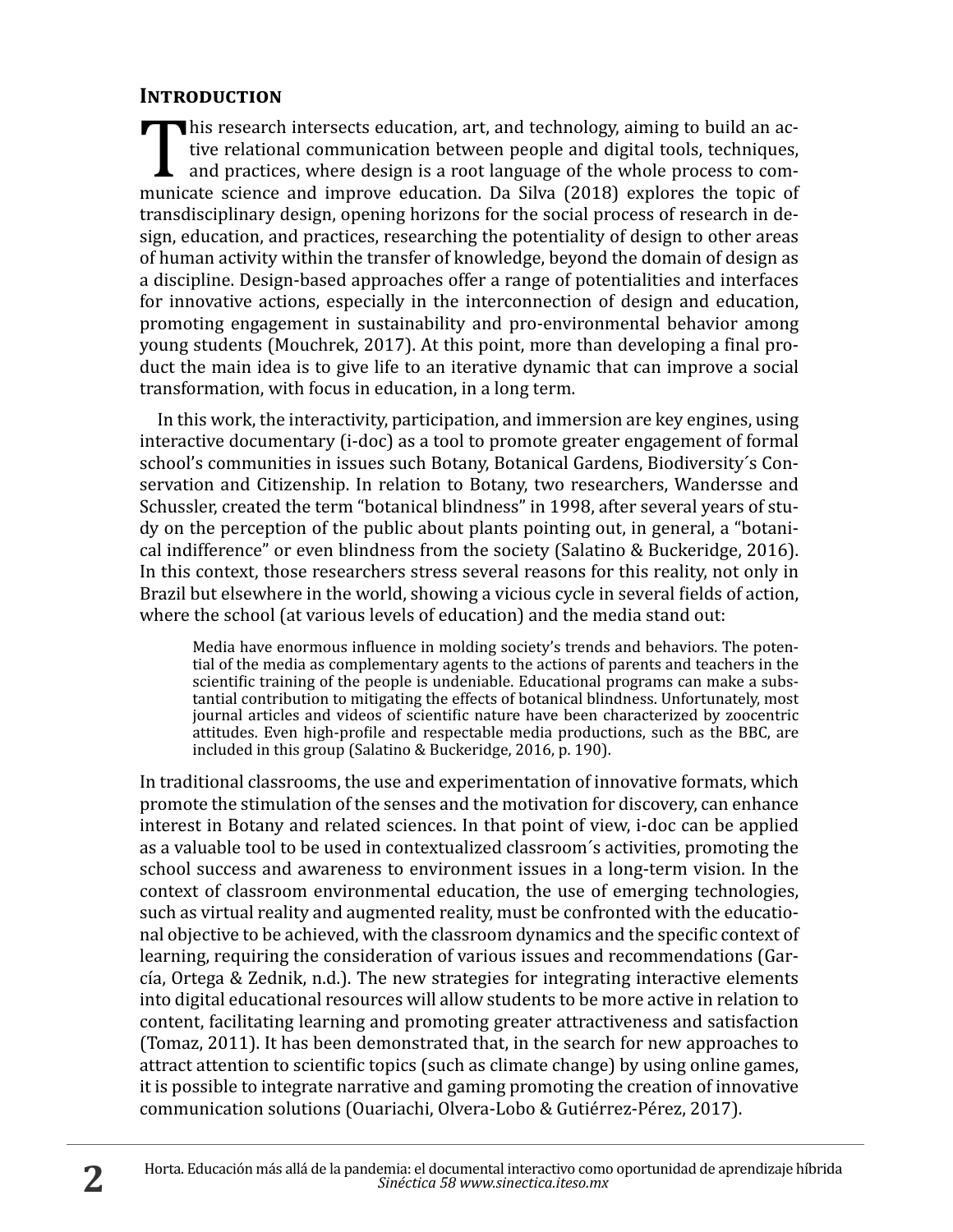I-doc is a recent genre without rigid definitions, and it has manifested one rapid development with the technological advances, in an interdisciplinary environment, intersecting areas of knowledge and creativity from the cinema and audiovisual, the programming, interactivity and design interfaces (Amorim & Baldi, 2013). In this emerging environment, the documentary is reformulated in an attitude of experimentation and an updated look at the possibilities it can manifest: nonlinear, interactive, multimedia, hybrid, convergent, immersive, virtual, 360º, collaborative, participatory, among others, some still unknown (Nash, Hight & Summerhayes, 2014).

Gaudenzi views interactive documentary as a new entity that does not follow the continuity of traditional documentary, and should not be confined to the simple act of human-machine interaction, alerting to a greater systemic understanding of the process (Gaudenzi, 2013b). In an analysis of the future possibilities of the documentary in a historical perspective, Uricchio ends his contribution with the phrase: "Our task is neither to lament the passing of the old nor grow frantic over the emergence of the new, but rather to assess carefully and critically their capacities and implications for documentary practice and representational literacy more broadly" (Aston, Gaudenzi & Rose, 2017, p. 203). The interactive documentary constitutes an aesthetic change, organizing the content in levels of interactivity that establish functions for the user-spectator, within different possibilities of interaction (Levin, 2015).

What Living Documentaries allow us to do is to look at interactive documentaries as dynamic entities that co-emerge while they live through the interactions with the Internet, their users, subject, producers, or any acting entity They put the emphasis on *becoming*, rather than explaining (Gaudenzi, 2013a, p. 26).

The web documentary will then be a form of interactive documentary, since the first one highlights the support where the interactivity takes place (the Internet) and the second puts the interactivity as the central aspect to take into account, something that is not only present on the Internet (Penafria, 2014).

Gyori & Charles (2017) suggest "new best practices" for university journalism students to think and act as web designers in creating the interactive documentary format, alerting journalists and educators in this field to adapt to this challenging environment in constant change. Things acquire meaning from the moment they are used in specific activities and contexts and according to the interpretations that people are able to conceive from the meanings that the things offer them (Miñana, 2017). In one recent study, is pointed out the main use of web documentary to create awareness about social issues, the lack of use of that format in science communication and the needs of further investigation about that approach, to connect people to identity, memory and places and promote plural perspectives about one specific subject (Casella, 2018).

Mainstreaming the social sciences in conservation, incorporating social science research and insights in natural science and conservation is seen as an unique and important contribution to society´s understanding of the relationships between humans and nature and to advancing conservation practices and outcomes (Bennett et al., 2017). Several authors highlight that museum is excellent place to develop new educational and citizenship approaches:

There is a need for greater interaction between museums and schools, including public policies and private actions that positively stimulate the association between these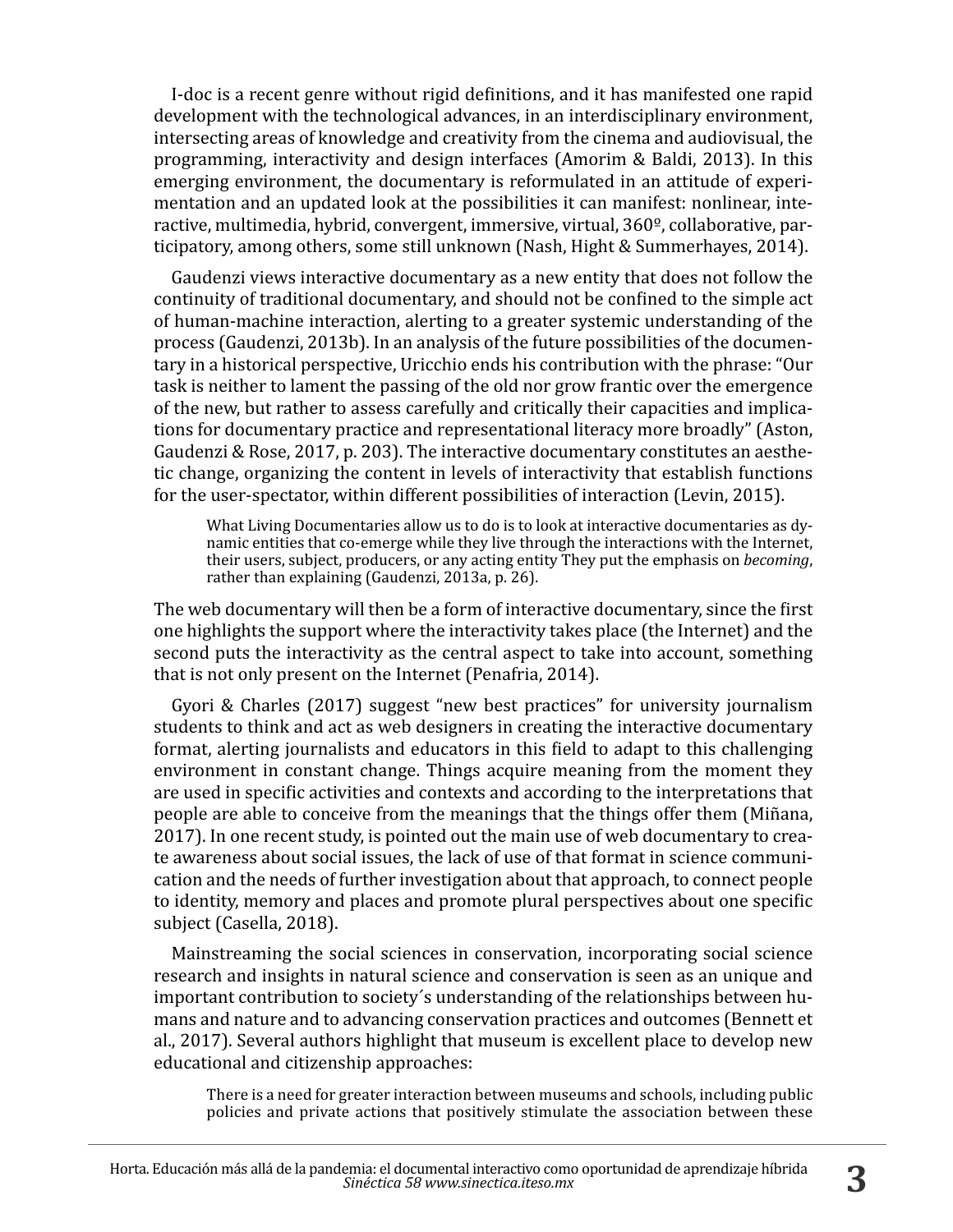institutions. In this sense, it is important to carry out activities that bring teachers inside the museum, demonstrating better ways of using museum space and expositions, in an articulated way with the contents approached in the classroom. On the other hand, traveling exhibitions are an important way of taking the museum to schools and communities (Lamim-Guedes, 2018, p. 91).

Thinking about specific social problems and associating with education contexts, this project aims to contribute to the creation of better communicational practices and, more than treat the symptoms of the "plant blindness" problem, it is intended to investigate its causes trying to achieve some possible solutions. In 2018, the oldest botanic garden in Portugal, the Ajuda Botanical Garden (ABG) celebrated 250 years, being the main scenario to produce one i-doc prototype, simulating one hybrid digital object. Indeed, making is one productive form of science teaching and learning, that explores design, construction, testing and revision of a wide variety of objects, integrating different disciplines as art, engineering and science, being more and more urgent to shift pedagogical strategies to support more reciprocal and less hierarchical ways of investigation (Bevan, 2017). Interconnect doing and thinking can be a valuable proposal in that meaning.

In the context of environmental education, Edgar Morin´s theory of complexity can be better explored as a theoretical tool, where the involved actors produce knowledge, in a collaborative and participative way. It may be understood as a strategy to stimulate the potential of the transition from linear knowledge (specialization) to an interdisciplinary approach and its intrinsic relationships, where practical and theoretical knowledge can inhabit the same space, influencing each other (De Jesus et al., 2017).

This project uses plant blindness theory to promote one reflection and a call for action, in the context of school communities, to identify possible paths for new environment learning opportunities and improve education and citizenship, pillars for raising awareness about key issues to the human species and ecosystems. The aims of the strategic action are:

▪Developing familiarity with the topic of plant blindness, associating it to botanical gardens and their importance to society, putting into practice responsible research and innovative.

▪Raising awareness of causes and consequences about plant blindness promoting citizenship and responsibility on topics as Biodiversity, Conservation and Sustainability.

▪Stimulating the development of ideas and solutions to attenuate the plant blindness problem, with focus in a case study in ABG, exploring interactivity and participation within innovative digital media, in classrooms of different levels of education.

The research questions are:

▪Can the proposal for the multimedia hybrid be a valid medium to promote awareness for plant blindness and science education, specifically botany and geology sciences?

▪Does the observation of the hybrid contribute to inform and alert to the importance of botanical gardens, particularly to the recognition of the ABG?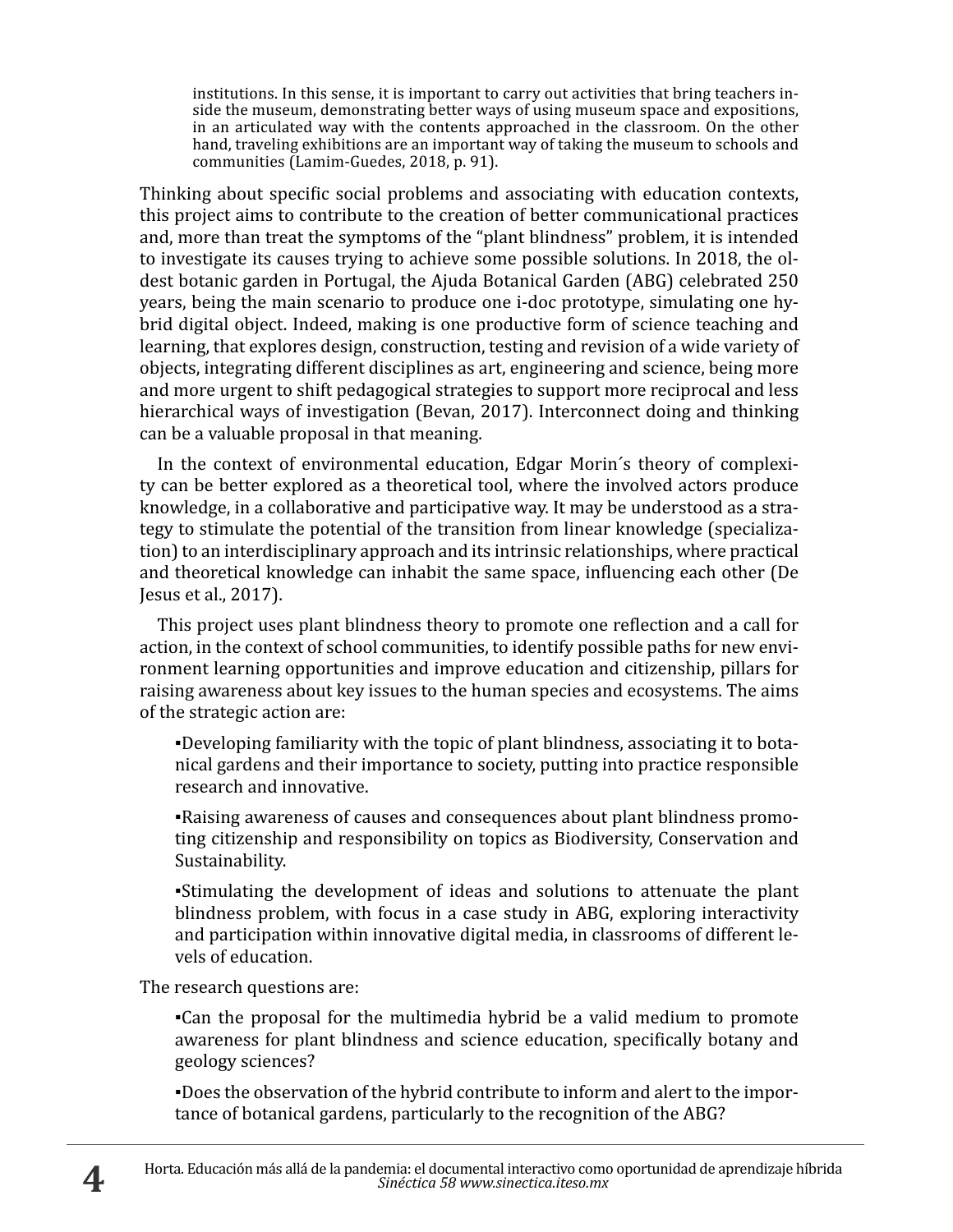▪What are the main causes of plant blindness, particularly in the regular teaching of botany and geology sciences?

In addition, the objectives are:

▪To explore how to use the interactive documentary to promote Botany and Geology educational activities in a differentiated approach.

▪To promote Botany and Geology teaching methods from traditional practices to inquiry-based approaches, using innovative tools and stimulating Responsible Research and Innovation (RRI).

▪To provide moments of reflection, highlighting social capital (citizenship) as an important engine for the recovery/maintenance of memories that are part of our history and culture.

▪To explore how innovative journalistic techniques and practices may reinforce a social responsibility for environmental education.

▪To design innovative strategies to improve science communication and education activities, specifically in Botany and Geology educational contexts, using a case study in ABG and testing the main idea in natural context (the proof of concept).

Summing up, this work intends to clarify the subject under study, since it is an area yet to be consolidated, and, regarding the nature of the problem, has a qualitative approach. It is not intended to test or confirm a hypothesis but to evaluate which existing theories and concepts can be applied to a given problem. Below, the table 1 summarizes the action research developed in this work.

| Approach                | Qualitative               |
|-------------------------|---------------------------|
| Objective               | Exploratory               |
|                         | Bibliographical review    |
|                         | Interviews                |
| Procedures / Techniques | Questionnaires            |
|                         | Focus group               |
|                         | Participation observation |

| Table 1. Adopted research design |  |
|----------------------------------|--|
|----------------------------------|--|

# **Methodology**

In this project, action research is considered as a way of researching for education, and not about education, a methodology that can achieve better results when it is intended to bring people together in the process, favoring dialogue, educational practices and critical reflection (Coutinho et al., 2009). The figure 1 summarizes the main phases of the study, developed between September 2017 and March 2018, and table 2 sums up the three key work packages (WP) associated to the work.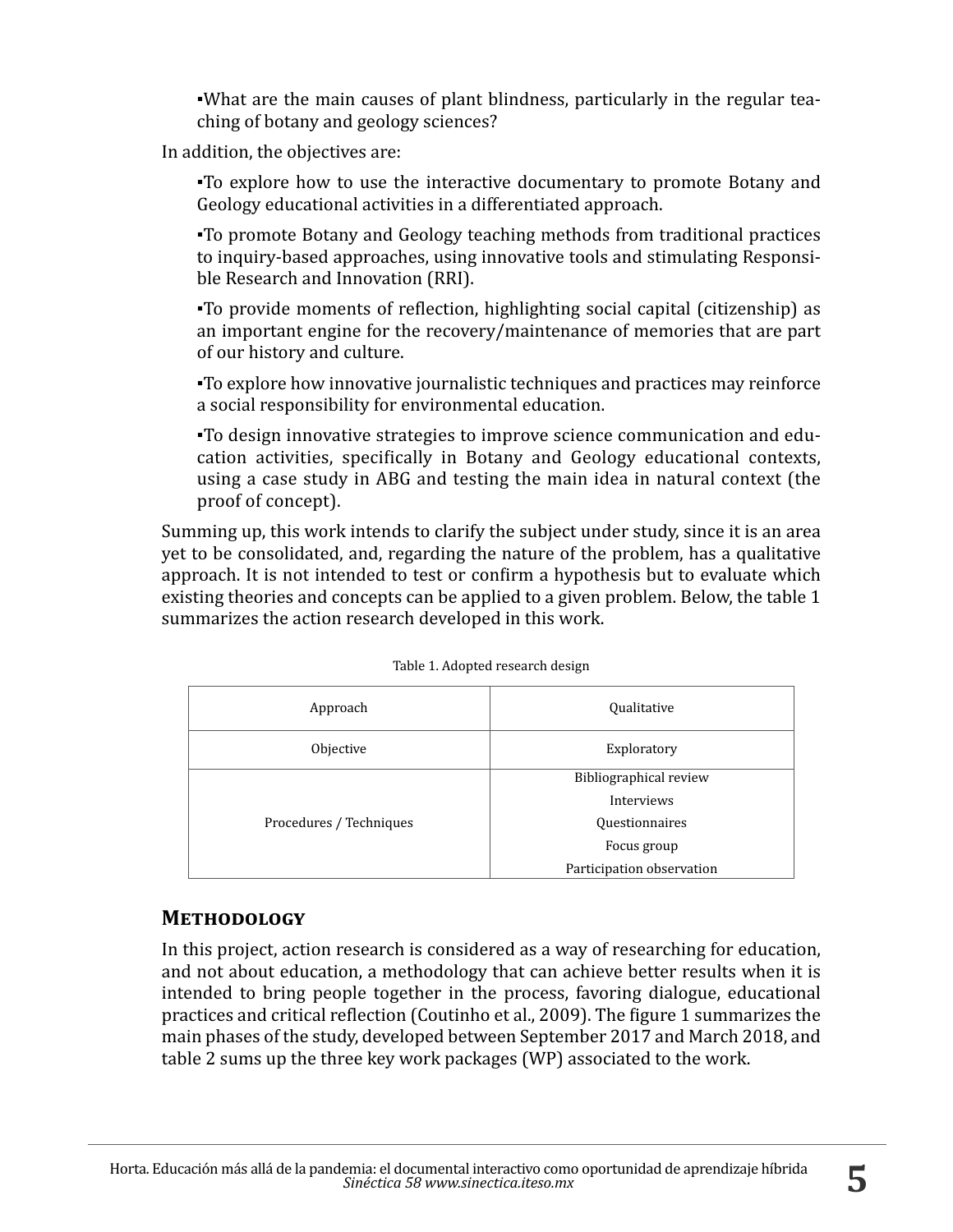

Figure 1. Main phases of the study.

Table 2. Key work packages

|     | Inputs       |            |     | <b>Transformation</b> |     | Outputs      |
|-----|--------------|------------|-----|-----------------------|-----|--------------|
| Sep | 0ct          | <b>Nov</b> | Dec | lan                   | Feb | Mar          |
|     | 1 - Planning |            |     | 2 - Action            |     | 3 - Analysis |

Next, for each WP it will be exposed a description of the key involved tasks.

## *Work package 1: Planning*

In the beginning, thinking about the reason of the main idea (why), for who can be useful, where, and when to apply it, was the root to formulate the main actions. A bibliographical review was vital to structure the line of action and to argue the usefulness of the interactive documentary as a favorable means to promote the teaching of sciences, like Botany and Geology, and the communicative and educational processes.

The author participated in different meetings at iNOVA Media Lab and XR Immersive Media Portugal, which is a regular event in Portugal created by iNOVA Media Lab, NowHere Media, and *Chicas Poderosas*. Those meetings were very important to open horizons and to learn about the possibilities within the emergent technologies, which are being more and more explored.

On November, the author produced and shared via Facebook, a pilot questionnaire about botanical gardens in Portugal, focusing on ABG, to explore the acknowledgment of the oldest botanical garden in Portugal. At the same time, she looks via online for examples of i-docs, which may serve as a reference to help to simulate the digital object to be tested. Below, there are three i-doc examples, which inspired the creative process: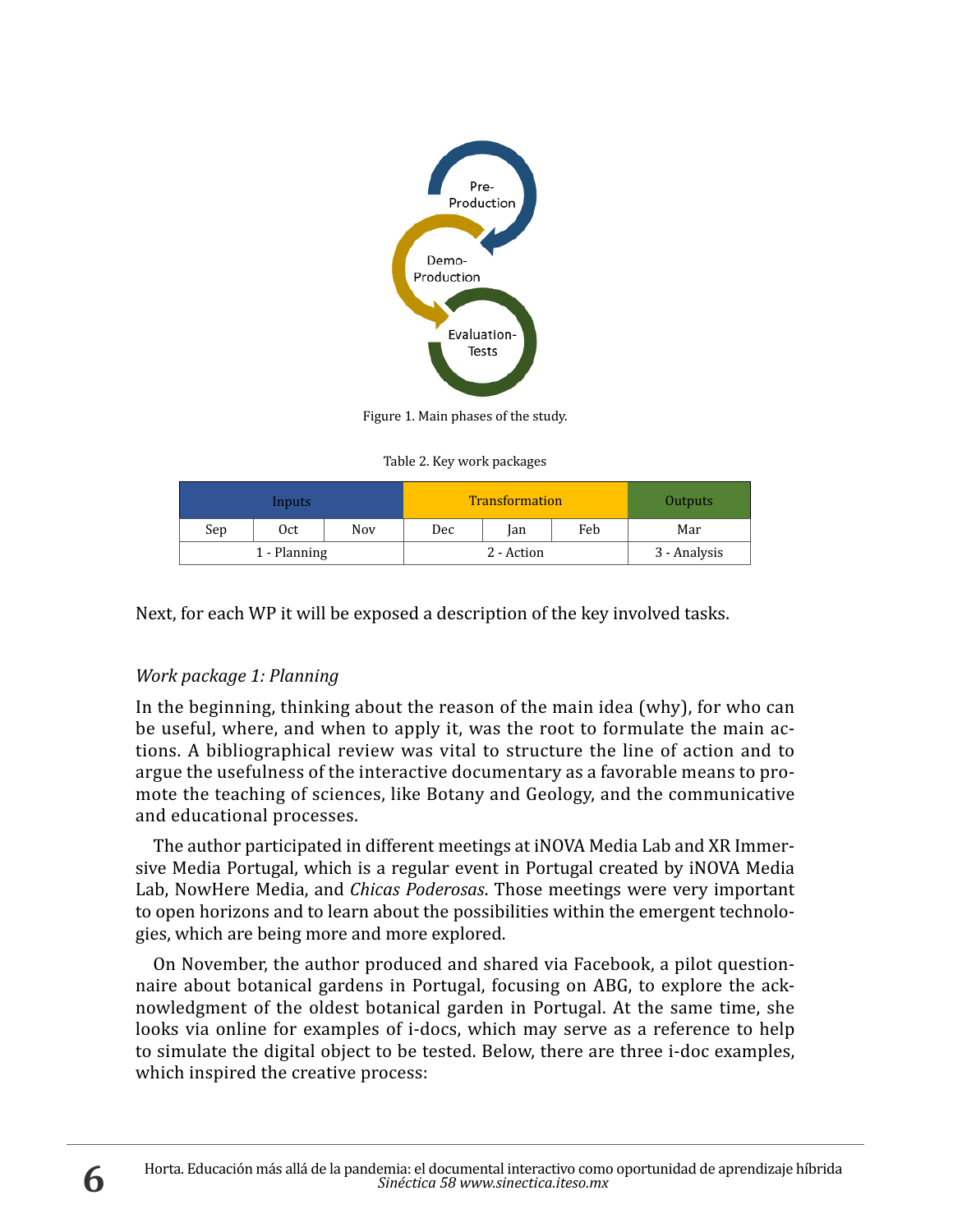▪https://interactive.aljazeera.com/aje/2014/piratefishingdoc/ ▪http://hollowdocumentary.com/ ▪http://avespaixaoeuropeia.wixsite.com/webdocumentarioaves

The choice of the two classes to carry out the proof of concept was not completely random. It considered the purpose of the study and the fact that the author had previous contact with the Azambuja Secondary School. In addition, being a student at FCSH-NOVA and developing her master project at iNOVA Media Lab also facilitated the choice of the master´s class in Journalism to participate in the proof of concept.

One important reference, in this phase, was a transmedia meta-documentary that reflects on the interactive documentary as a new audiovisual format with specific characteristics, COME/IN/DOC. The model for producing an interactive documentary in 7 steps was very useful to plan in more detail the initial idea of the project. Another important reference was the work "i-docs", a term coined by Gaudenzi, where is possible to explore several resources and trends in her site, as for instance looking for i-doc as a field to explore in education.

Portuguese academic theses about interactive documentaries were found, but the clear majority analyze and compare existing interactive documentaries, or explore the associated taxonomies and potentialities, without focusing the study on self-production for a specific purpose, including the audience in the initial process of the project (Correia, 2015; A. de L. C. Da Rocha, 2017; De Oliveira Marques, 2016; Ferreira, 2016; Guimarães, 2014; Quintas, 2015; Ribeiro, 2017; Rodrigues, 2013). This particularity is a differentiation path that this project aims to develop. On the other hand, botanical gardens, being scientific museums, can improve and innovate their communication with new digital media, providing differentiating experiences to target-publics and, at the same time, reinforcing its social and educational role. Some academic works have taken into account in the audiovisual perspective (Dos Reis, 2015; Ferreira, 2016).

 In online research about interactive documentaries, the author found two Portuguese works with that specific attribute. In both works, it was verified the tendency to the format "website", based on the hyperlinks and scroll, with text and images, traditional photographs, and videos, and, therefore, more distant from the cinematographic format. Any of them fall into the category of web documentary. Two award-winning multimedia reports, both interactive narratives, were also found, and it is interesting to see some similarities with the i-doc format. The Portuguese documentaries accessed on YouTube about botanical gardens in Portugal, including ABG, are in the traditional format and so the author looks for a differentiation, exploring the field of interactive documentary as a proposal to improve the communication of these scientific museums. The project FCSH +Lisboa is also a reference, a work that reinforces the importance of university in contemporary societies and the need to adapt it to current social reality, where cultural journalism and digital platforms are key fields (Ponte & Silva, 2017).

This reality was vital in the planning of the project and allowed to see connections between concepts, problems, experience, interventions, and outcomes, in general between theory and practice, making possible the actions: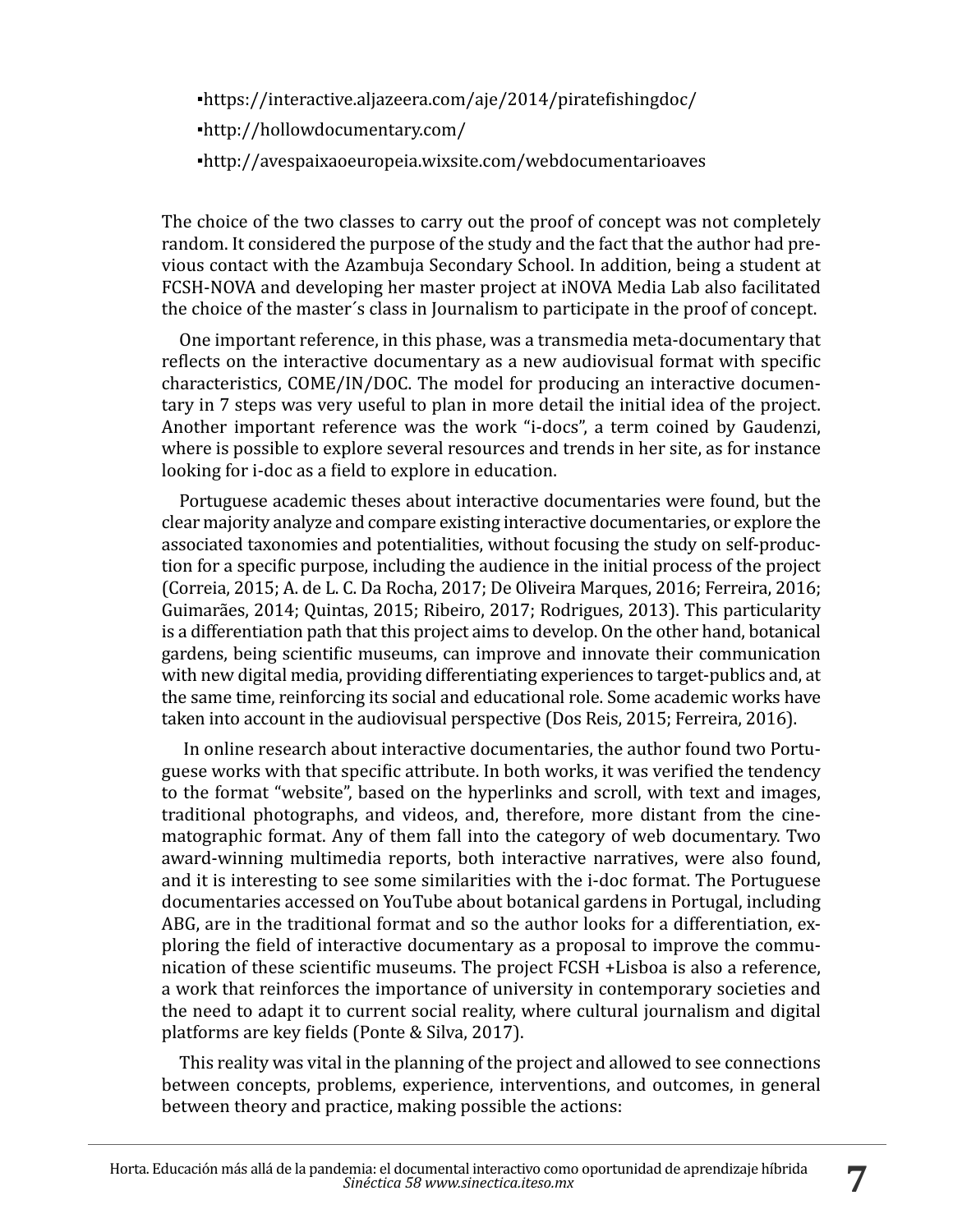- ▪To use evidence to understand the associated challenges and opportunities.
- ▪To motivate and help to generate ideas for change.
- ▪To work with others to clarify complex problems.

# *Work package 2: Demo-production*

Sketching and paper prototyping was the beginning of the whole process. The prototype resulted from several attempts, using different free digital tools. First, the author wrote the script with the described specifications of the experience to be provided to the audience and develop the basic design of the user interfaces in PowerPoint, related to the imagined multimedia system (the i-doc). Later, the audiovisual experiences in the prototype were produced using a smartphone (Samsung, model GT-I9195, Android version 4.4.2) and the Cardboard Camera in Google Play to take 360 photos. She developed 360º photographs, texts, traditional photographs, games about botany and related sciences in Rise, one web-based e-learning tool in Articulate 360. Other formats, like audio design, virtual reality, 360º video and audio were presented only with practical examples of the associated possibilities. The history and the botanical games that she created were developed to introduce and facilitate the proposed dynamics in the prototype, gathering all the contents in one website, simulating the hybrid i-doc, which is available in this link: xploredesign4scicomm.wordpress.com

The choice of the developed content in the botanical games focused on the themes that the secondary classroom's teacher said he would be teaching in February and March. In the i-doc´s design, although the author adapted the web site's characteristics, she tried to achieve one format closest to the cinematographic view. The following table 3 summarizes the topic/subject, the platforms, and the user experience (UX) that were designed in this project.

|                               | Topic/subject                                                                                                            | Support/platform               | User experience                                                                   |
|-------------------------------|--------------------------------------------------------------------------------------------------------------------------|--------------------------------|-----------------------------------------------------------------------------------|
| Multimedia<br>hybrid<br>i-doc | Ecology and environment<br>(focus on ABG and plant)<br>blindness theory)<br>Education, heritage, culture,<br>and tourism | Web<br>Mobile<br>Multiplatform | Narrative<br>Hypertext<br>Game<br><b>Branched</b><br>Geolocation<br>Collaborative |

| Table 3. General characterization of the proposed <i>i</i> -doc in the author's perspective |  |  |
|---------------------------------------------------------------------------------------------|--|--|
|                                                                                             |  |  |

The proposed challenge to all users was to discover and reflect about their "plant blindness score" after experiencing the i-doc prototype, available in a site. For that general goal, the contents of the site must be observed in a specific order to facilitate the understanding of prototype, in the evaluation-test phase, which is storytelling-botanical games-proof of concept.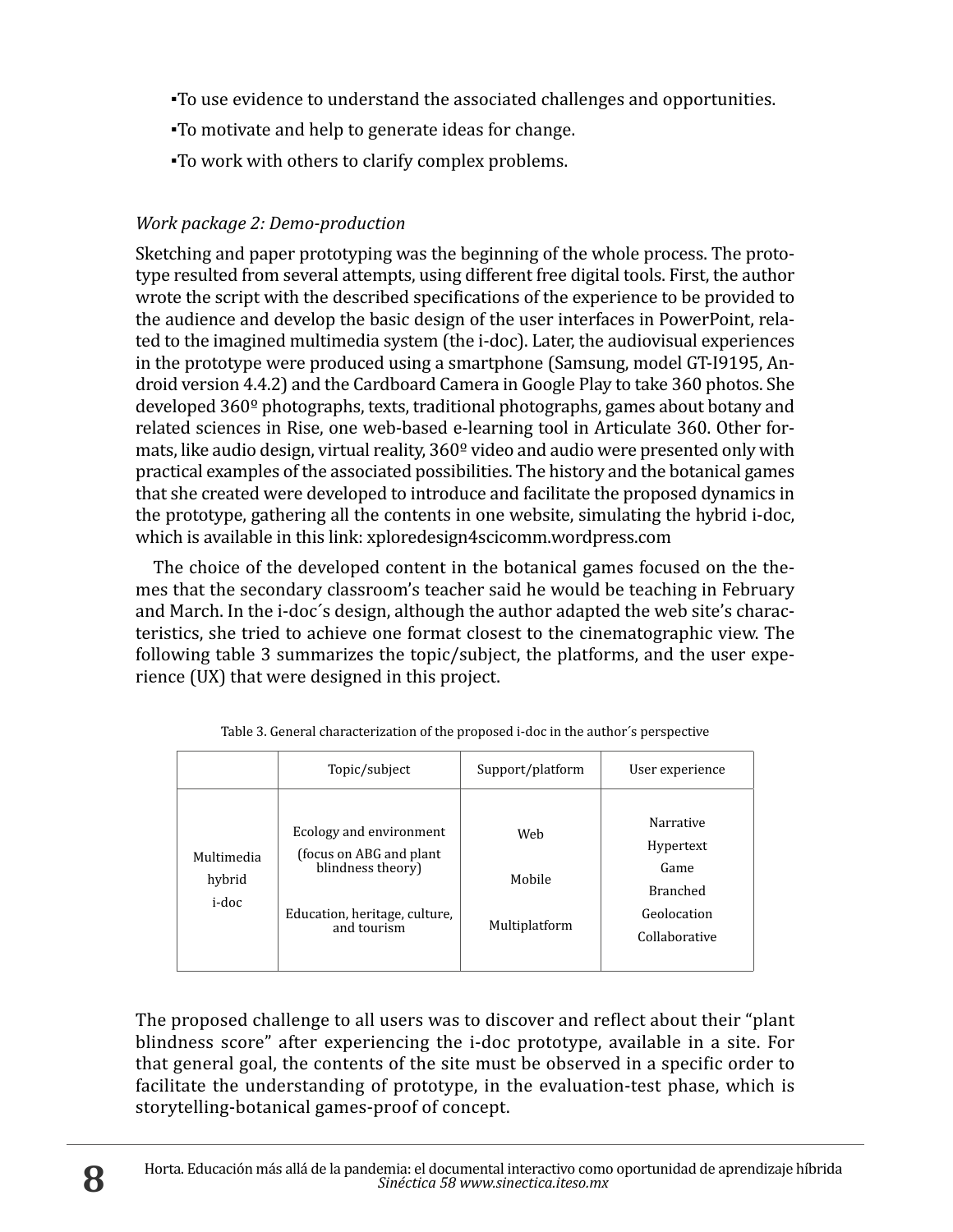In summary, the main tasks at this stage resulted from the intersection between exploring technology, validating the direction, communicating the vision, being the User Experience Design process by the Google´s Methodology one useful reference.

#### *Work package 3: Analysis*

Considering the good practices indicated by Ramona Pringle, the analysis of demoproduction considers the following aspects (Aston, Gaudenzi & Rose, 2017):

▪Test in the initial phase: identify the basic components of the history that constitute the system to test.

▪Perform the iterative process by unit and identify tools to test.

▪Identify key partners and stakeholders in the process.

▪Less is more: be careful about "cognitive noise", that is, with an overdose of interactivity.

The three-dimensional methodology in the evaluation of user experience, proposed by Gantier & Labor, is also considered to evaluate the interface produced, both in terms of information architecture and interaction design (Aston, Gaudenzi & Rose, 2017):

▪Viewing frame

▪Usability

▪Sense-making processes

In a systematic review of the literature on the evaluation of the usability of products and services, it was found that this is an area of great interest and there is a growing need for a normalization of terminologies, since in many studies the term usability is used in an inconsistent way (Martins et al., 2013). These authors found that inquiry was the most used method, although the combination of methods is frequent, especially inquiry and test combination, which allows the collection of qualitative and quantitative information, in a more cohesive assessment. In the same study, the authors point out the orientation of organizations to usability very focused on technology, with specific approaches in technical and procedural terms. "The user experience goes beyond the efficiency, quality of tasks and user satisfaction, considering the cognitive, affective, social and physical aspects of the interaction. In this perspective, the user experience contextualizes usability" (Martins et al., 2013, p. 32). Thus, with this study as a reference, the usability evaluation model used in this project is empirical, since it uses data collected with real users from both classrooms, and the used methods and respective techniques are:

▪Test: Participant observation.

▪Inquiry: Production of two questionnaires, using the Likert scale (from one to five). One general questionnaire about the observation of the prototype, adapted to each classroom, and the other, a System Usability Scale (SUS) questionnaire. Two semi-structured interviews were also adapted to the respective teachers of the two involved classrooms.

▪Outline a focus group: With focus on the problem "plant blindness", proposed to each group to draw an "exploratory tree", with the possible causes of that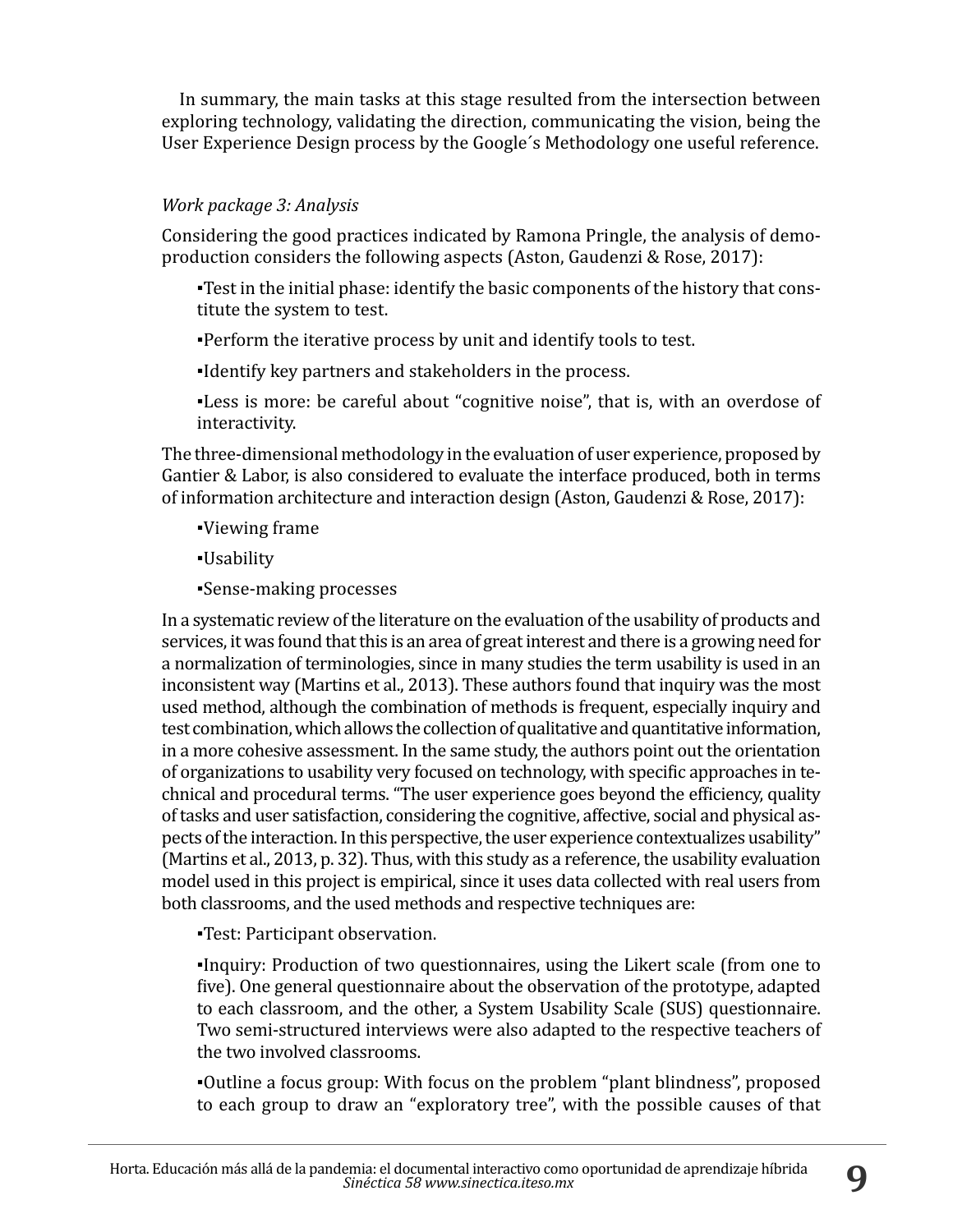problem (the tree roots) and paths or ways that can minimize the problem (the tree branches), where the trunk is the plant blindness. It was delivered to each user two post-its of different colors, one to write the problem and another for the solution, and in the end all the post-it were collected to analyze the architected tree, based on the approach model presented in the first guide published in Portugal for social entrepreneurs (Santos, Salvado & De Carvalho, 2013).

## *Proof of concept (PoC): Evaluation in natural context*

In both classrooms, at the secondary school and university levels, PoC is conducted in two phases, with the respective teacher, which is also an active agent in the process. First, observing the initial prototype and answering the two questionnaires online, and a second exploratory phase, in which students are challenged to look for causes of plant blindness problem and possible solutions or improvements that may minimize this problem, drawing together an exploratory tree. A small introduction is made, about what is being developed and point the fact that no one is being evaluated, that the contributions are anonymous and the only evaluation to be carried out is only in relation to the proposed digital object and its potential to improve the success of educational communities.

In the beginning, it was explained that:

▪Participants can interact with the moderator, sharing questions and doubts.

▪Each participant observes the prototype in its place, but the moderator shares the contents simultaneously for the class, explaining the purpose of each interface and the associated dynamics, reinforcing the functionality of the proposed object.

Before sharing the prototype, the author asked both classes to identify the oldest botanical garden in Portugal. In general, both groups did not know the ABG, but some mentioned the botanic garden from MUNHAC–Museum of the University of Lisbon. After that, they answered the two online questionnaires, available in the respective links of the site (the general questionnaire and the SUS questionnaire). Later, the author sent to both teachers, via email, a semi-structured interview.

Below are two tables, the table 4 and the table 5, with complementary information, each one representing the typology of the involved classes in this process and some information as the date of occurrence, number of participating students, classroom typology and duration of the event.

|                    | $11°$ degree in Biology and Geology                                                                                                           |
|--------------------|-----------------------------------------------------------------------------------------------------------------------------------------------|
|                    | Azambuja Secondary School                                                                                                                     |
| Date               | 7 March 2018                                                                                                                                  |
| Number of students | 17 students                                                                                                                                   |
| Classroom typology | Informatics' classroom with available 12 computers: 11 students in a<br>computer and three groups, each with 2 students, sharing one computer |
| Duration           | 1h30: starts at $8h30$ a.m. until $10h00$ a.m.                                                                                                |

Table 4. Typology of the participating secondary classroom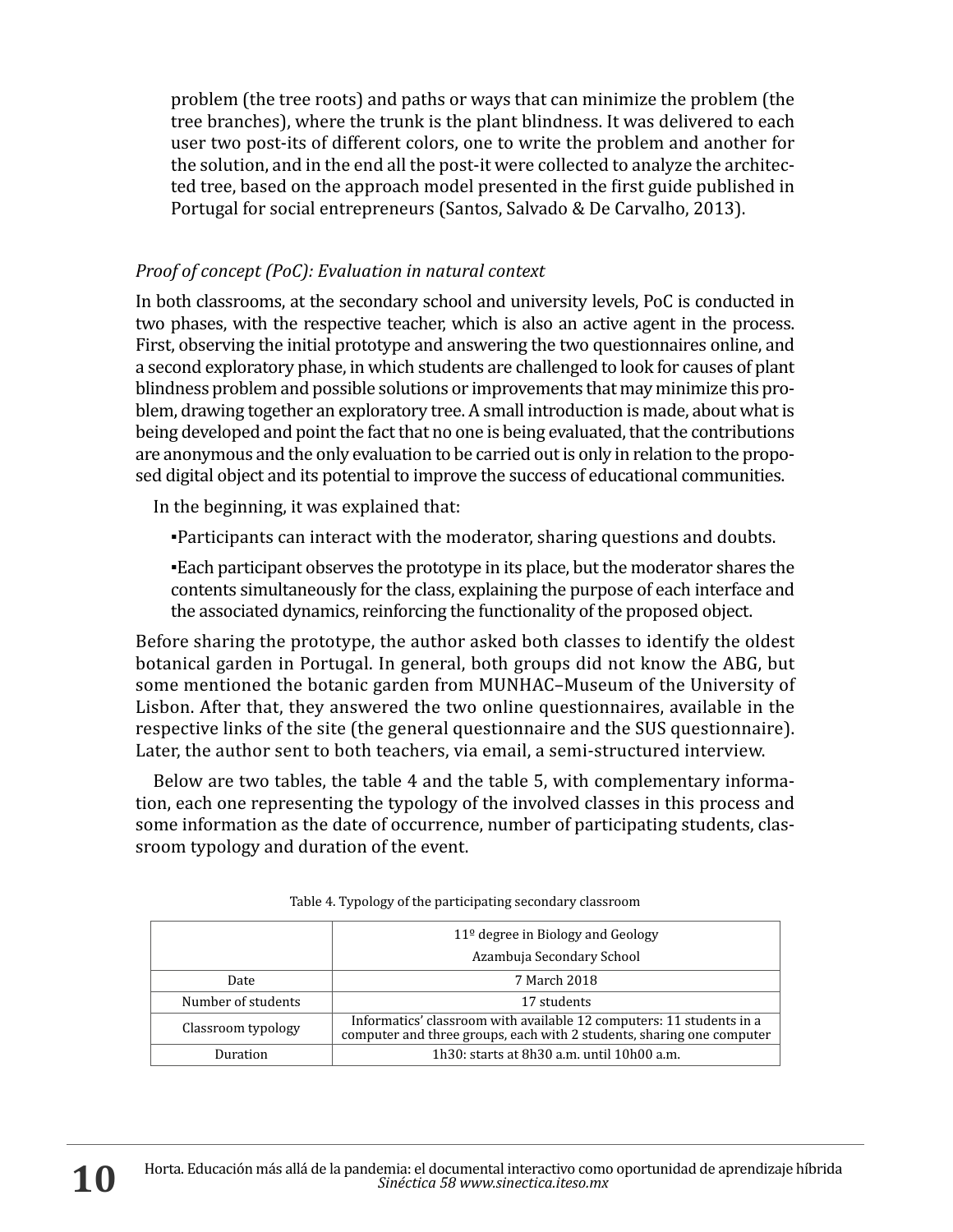Table 5. Typology of the participating master's classroom

|                    | Master in New Media and Journalism                                                                    |
|--------------------|-------------------------------------------------------------------------------------------------------|
|                    | FCSH-New University of Lisbon                                                                         |
| Date               | 8 March 2018                                                                                          |
| Number of Students | 33 students                                                                                           |
| Classroom typology | Auditorium 3 of FCSH-NOVA, without computers available, students used<br>their smartphones or laptops |
| Duration           | 1h00: starts at $06h00$ p.m. until $07h00$ p.m.                                                       |

## **Results and considerations**

#### *Pilot questionnaire about botanical gardens in Portugal*

In total, 293 participants answered the questionnaire about the botanical gardens in Portugal, 78,8% with a higher academic qualification, the dominant age group (59,8%) being between the ages of 30 and 59 years. Of these results, only 73 persons correctly answered the question: "What is the name of the first botanical garden in Portugal?" (ABG). They recognized botanical gardens as scientific museums and spaces with an important function in the cultural dynamization and leisure activities for the citizens. However, they do not manifest a habit of visiting these spaces, doing so occasionally and even rarely. In the context of this work, the author believes that the botanical gardens, with focus on ABG, can improve their communication and cultural offer, contributing to their greater recognition and social importance.

## *Questionnaires at classrooms: General and SUS*

In both groups, some students didn´t answer the two questionnaires online. The general questionnaires obtained 14 and 23 answers, and the SUS questionnaires obtained 11 and 20 answers, respectively in secondary and master's classrooms. Yet, the majority confirmed that the observation of the prototype helped to get to know the ABG (figures 2 and 3), also that the proposal associated with the digital object (the i-doc) may contribute to a greater involvement with Botany and related sciences, promoting the importance of botanical gardens in that sense. In the two interviews conducted with the respective teachers, both opinions were also favorable to those considerations.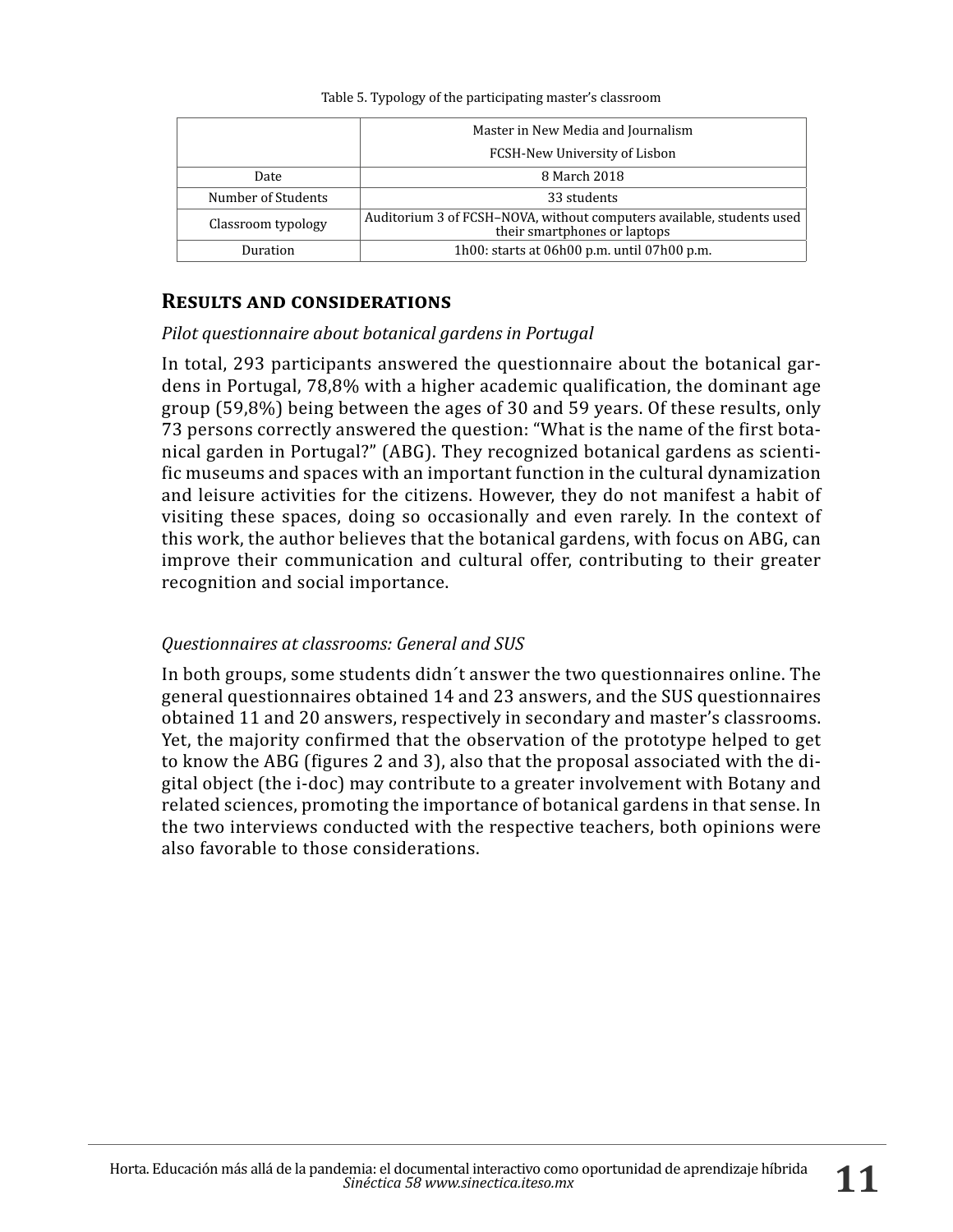

Figure 2. Answers from 14 students in the secondary classroom concerning the sentence "the ob- servation of the prototype helped to get to know the Ajuda Botanical Garden".



Figure 3. Answers from 23 students in the master's classroom concerning the sentence "the obser- vation of the prototype helped to get to know the Ajuda Botanical Garden".

In the secondary classroom, most students strongly agreed that they would like to do other experiences of this kind in classes, also in other disciplines, emphasizing the premise that supplementing classes with interactive audiovisual content, as 360º videos, virtual reality and augmented reality experiences will be stimulating and motivating for learning and teaching experiences. The author thinks that, although the observation of her prototype contributes to get to know the ABG, to affirm that the proposal can be efficient to improve the learning of curricular contents, specifically in secondary level, there is a need of more evidence.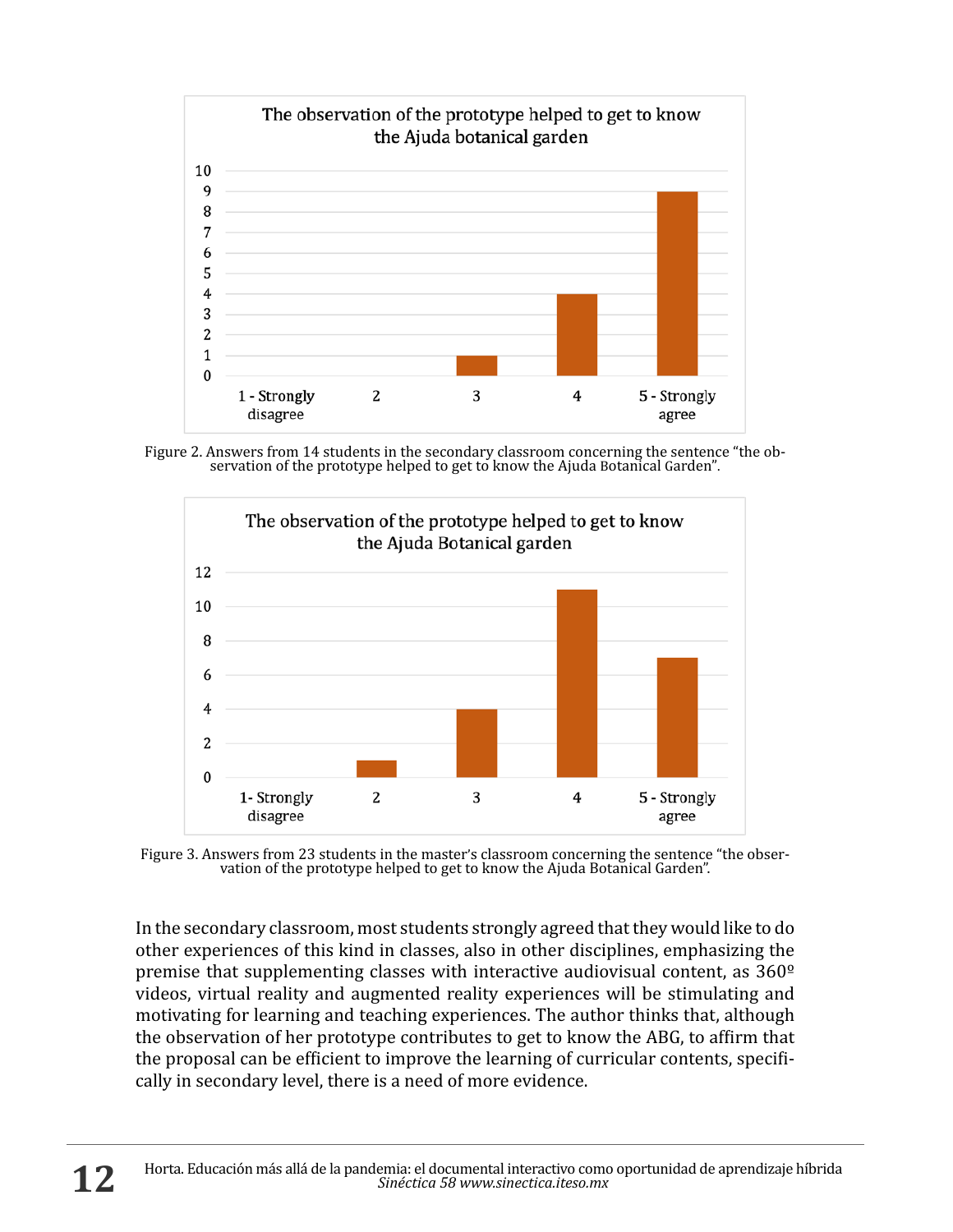In the master's class, where the test was more focused on the journalistic activity, it was recognized that the i-doc rather than just being a media or digital media channel, which represents reality, can be interpreted as a builder and enabler of knowledge and could be one valuable tool to develop innovative content that promotes differentiating and multidisciplinary journalism. However, the author does not neglect the fact that, from the 20 participants, 5 students expressed a neutral opinion, and one student did not agree with the use of i-doc in a journalistic differentiation, which indicates that it will be important to perceive this reality, in a more detailed way and with better questionnaires. The results show a less enthusiasm and a more critical opinion about the proposal, which is revealing the need for further research. On the other hand, the author believes that is one evidence that the students can be skeptics to new approaches that involve adaptation or reorganization in their routines and habits. However, it is necessary to investigate in a more targeted way. According to Gyori & Charles (2017), journalism students are used to telling stories in a traditional way (headline, beginning, middle, end), and, doing it in a different way requires a different planning, being imperative to become more engaged with new media design platforms. At the same time, the same authors stress that nowadays forward-thinking educators are beginning to focus on the creation of i-doc.

Teixeira (2015) states that the reference value for a SUS questionnaire is 68, and below this value it is a sign that the usability is reduced or that it should be improved. The SUS obtained in the 11-year class is around 74 and in the master's class it is below 68, obtaining an approximate value of 63. The author thinks that the fact that master's class did not interact as much with the prototype´s contents, comparing with the secondary school group, was mainly due to the limitations of Internet access and shorter duration of the event, contributing to the difference obtained at both SUS levels. In addition, as in the i-doc design there was a greater focus on the curricular contents of the 11th grade class, that reality may have influenced the results, despite the author tried to have a general approach in the demonstrative exercise of the contents. However, to clarify these details it will be necessary to move forward in several iterations, to materialize new test phases, more adapted to each specific target group. In any case, the author considers the SUS results encouraging concerning the relevance of the proposal and the achievement of the inherent goals, although improvements are needed in future works.

#### *Focus group and interviews with teachers*

Concerning the contribution of this research proposal, the author presents below, in figures 4 and 5, the two exploratory trees obtained in the focus group with both groups. In those figures, it is expressed the voice of the targeted audience, one original manifesto, which reinforces the proposal of the project´s concept. In light brown, the roots of the tree, are listed the identified causes of the problem "plant blindness" by each group of students, and in green, the identified solutions that may attenuate the inherent problem.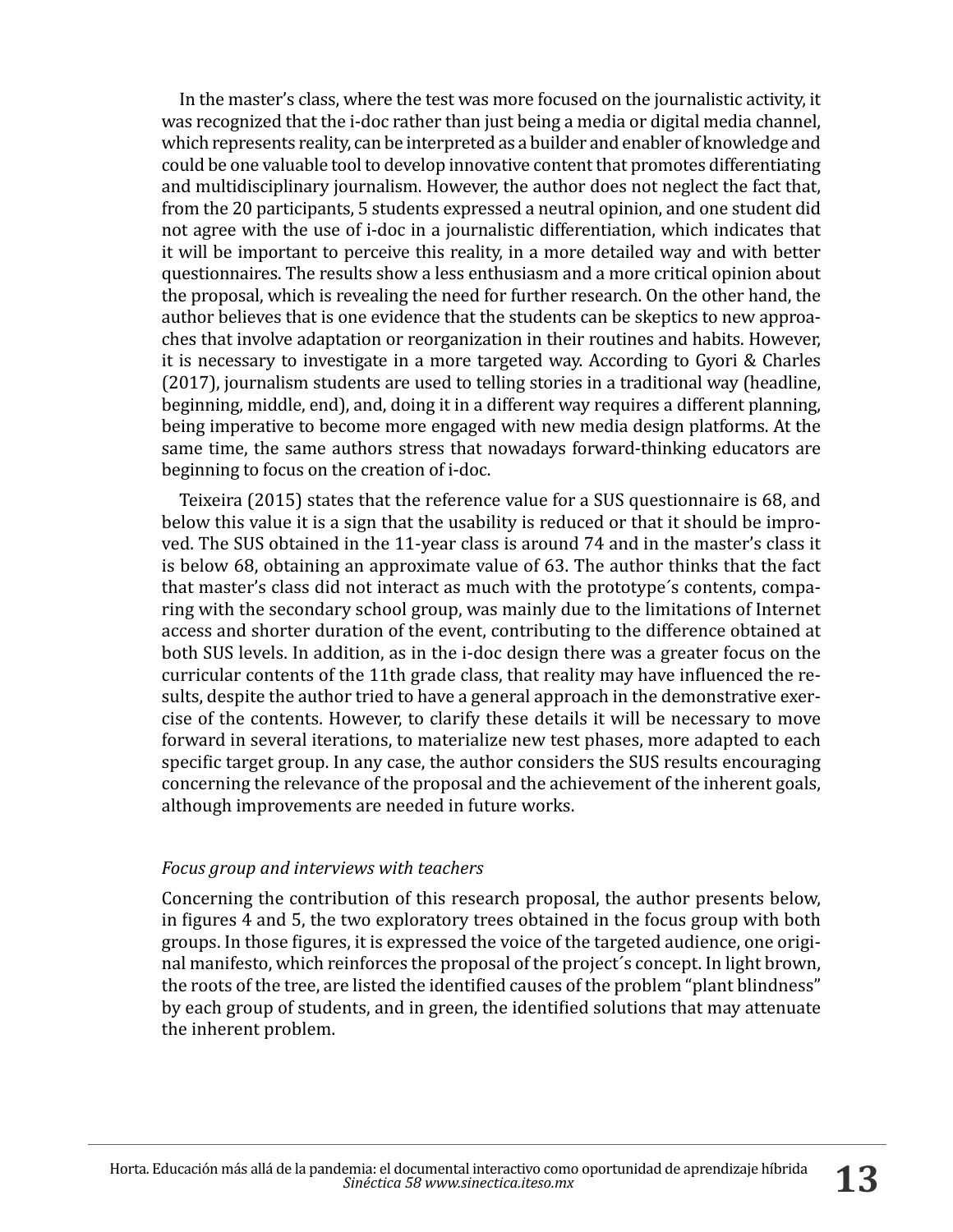

Figure 4. Exploratory tree in secondary classroom.



Figure 5. Exploratory tree in master classroom.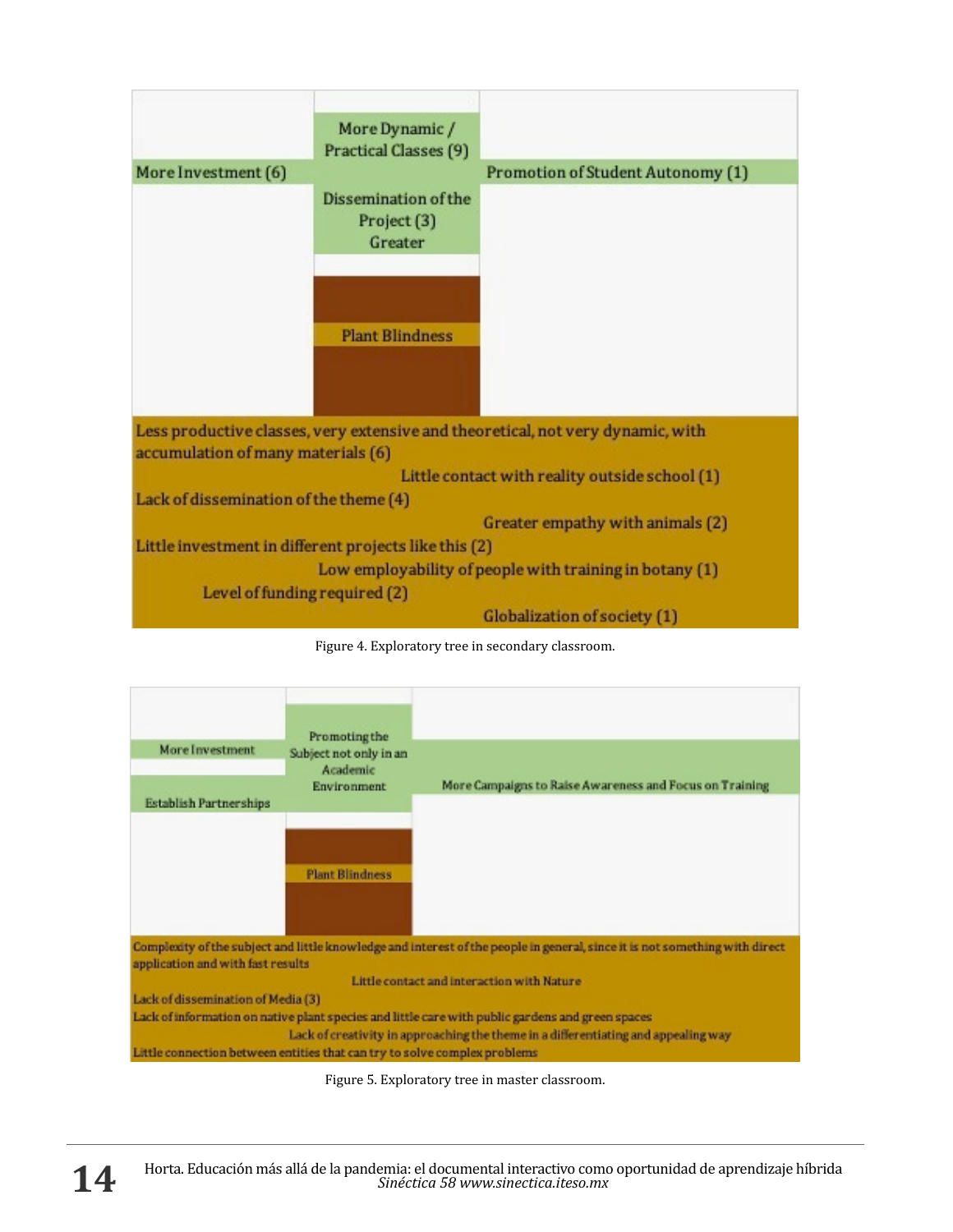In the interview with the secondary classroom´s teacher, some constraints were stressed like the need for more adequate classrooms, better equipped and with better access to the Internet. On the other hand, the lack of time and the weak specific training of teachers in this field were other identified challenges. The professor of the master's classroom pointed out his concerns related with the required time and the associated costs to turn possible the effective development of one project like this one, reinforcing the external financial support as one critical factor to turn possible the implementation of such proposal. Although the inherent limitations, both teachers highlighted their interest in the proposal, using the i-doc as a tool to promote school success and to explore the responsibility of journalism in environmental education, in an innovative learning and teaching approach.

## **Conclusions**

The pilot questionnaire about botanical gardens in Portugal represents an exploratory approach and, although it is not representative of the Portuguese population, the author considers pertinent to look at the results. As ABG is a national reference, the author stress that it will be pertinent to consider new communicative approaches to increase its social recognition and promote actions that try to minimize the problem of plant blindness. The author highlights that it will be useful to develop research in this scope, with greater detail and dimension, contributing to a better knowledge of this reality, since there is little academic work in this area.

Focusing on the educational context, the author thinks that the results are auspicious and validate the concept of this project, in terms of interest and practical utility, from and for the involved students. The results are valid in the context in which they are obtained, and, given the reduced sample, they cannot be generalized. The author considers that it will be of extreme importance to replicate new studies with this approach and context, with transdisciplinary teams, in systematic studies to obtain more results and insights. There are no static formulas, and the interactive documentary format, alone, will not promote miracles. Nevertheless, without experimentation, without auscultation, we will not have results that can reinforce, or refute, the premises and arguments associated with this communication proposal. To stimulate autonomy, critic thinking and ability to realize ideas and projects, it is vital to allow favorable conditions and to invest in several resources. However, challenges remain, both in the education and journalism sectors, the time factor is a valuable resource, beyond the limitations, not only financial, but that also persist in the two areas of activity.

I-doc can be understood as a learning hybrid facilitator, not only in the educational processes but also as an intermediate booster, in the sense that may improve good and/or adaptive practices, innovation and resilience in the educational communities, both in formal, informal, and non-formal contexts. The results reinforce the potential of i-doc in the context it was tested. In this perspective, the author does believe that it will be pertinent to move forward in other proof of concepts in different educational communities, testing the usefulness of i-doc in different disciplines and educational realities as an enabler of knowledge co-construction with responsibility and creativity.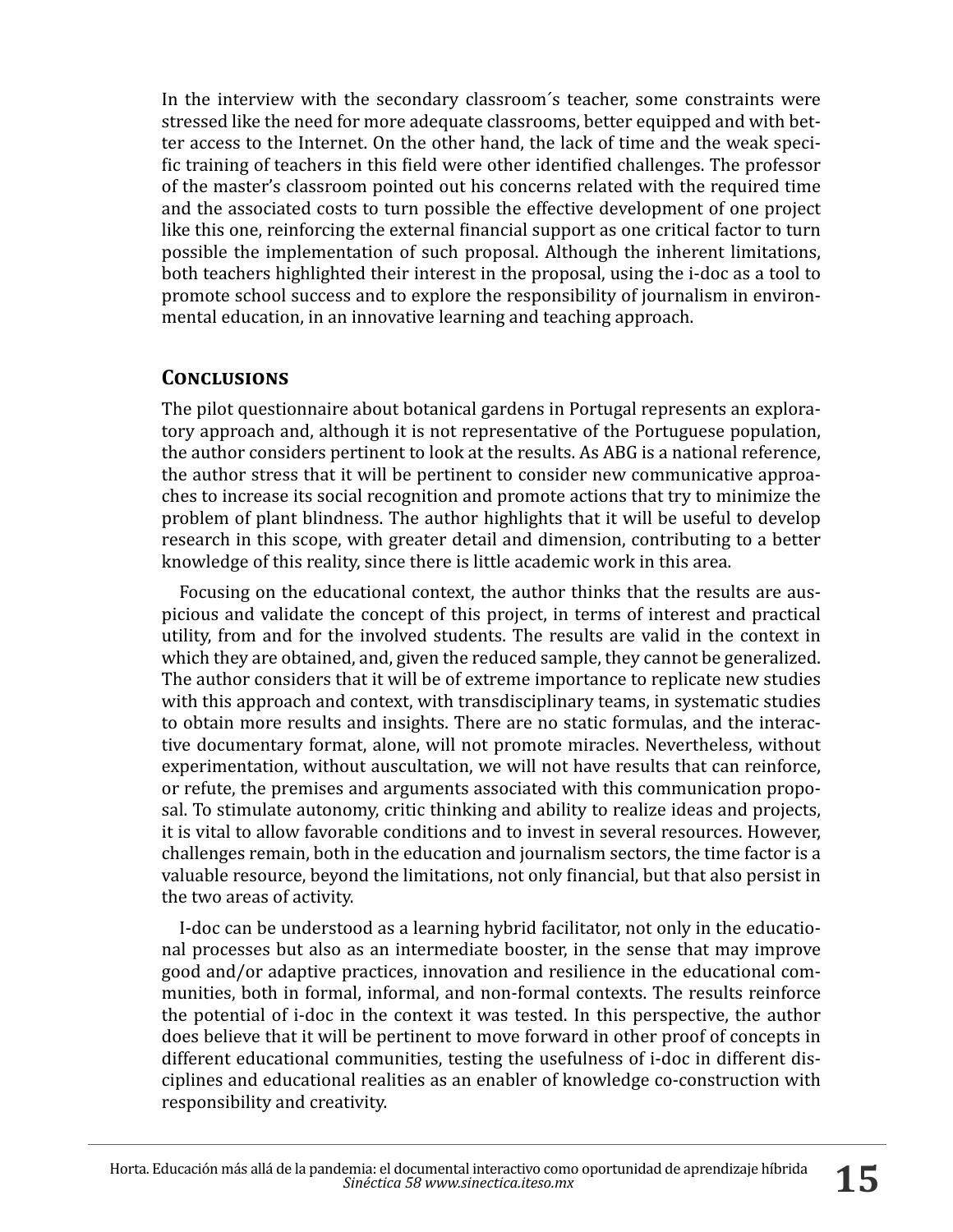In the table 6, the author exposes a summary of her reflections, with the associated strengths and improvement suggestions for future actions.

| XploreDesign4SciComm                  |                            |  |
|---------------------------------------|----------------------------|--|
| <b>Strenghts</b>                      | <b>Improvements</b>        |  |
| Relevance of the Proposal for Society | Refine the Approach        |  |
| Original Empirical Contribution       | <b>Improve Prototyping</b> |  |
| Potencial to Implement the Idea       | Partnerships and Funding   |  |
| Variety of Results                    | More targeted Actions      |  |
| <b>Time Management</b>                | Better Use of Technology   |  |
| Application of Knowledge              | Transdisciplinary Team     |  |

Table 6. Brief review of the associated challenges in this work and future proposals

Facing the rise of complex challenges, such as those that have become noticeable with the COVID-19 pandemic, the author does believe her proposal is pertinent, both as a creative and useful means to build capacities for adaptation and transformation in school communities. The author highlights a general validation of the i-doc's proposal application and its respective potential, which can be tested and improved in other contexts of school communities, not only in the Botany and in Geology educational contexts. In complement, journalism and its innovative practices may be a great ally in the construction of citizenship and educational creative spaces. It is urgent to experiment and rethink new educational models and approaches, involving several social actors. It is in this sense that the author seeks to stimulate a dialogue about building and improving educational capabilities beyond the pandemic, in an inclusive and participatory path.

## **References**

- Amorim, P. & Baldi, V. (2013). Ética e estética da representação no Web-docu- mentário. *Culturas Midiáticas*, *6*(2).
- Aston, J., Gaudenzi, S., & Rose, M. (2017). *I-Docs: The Evolving Practices of Inte- ractive Documentary*. Columbia University Press.
- Bennett, N. J., Roth, R., Klain, S. C., Chan, K., Clark, D. A., Cullman, G. &Teel, T. L. (2017). Mainstreaming the social sciences in conservation. *Conservation Bio- logy*, *31*(1), 56-66.
- Bevan, B. (2017). The promise and the promises of making in science education. *Studies in Science Education*, *53*(1), 75-103.
- Casella, G. (2018). Remixing the archive. The use of webdoc format as a medium for science communication. *DOC On-Line* (2017SI).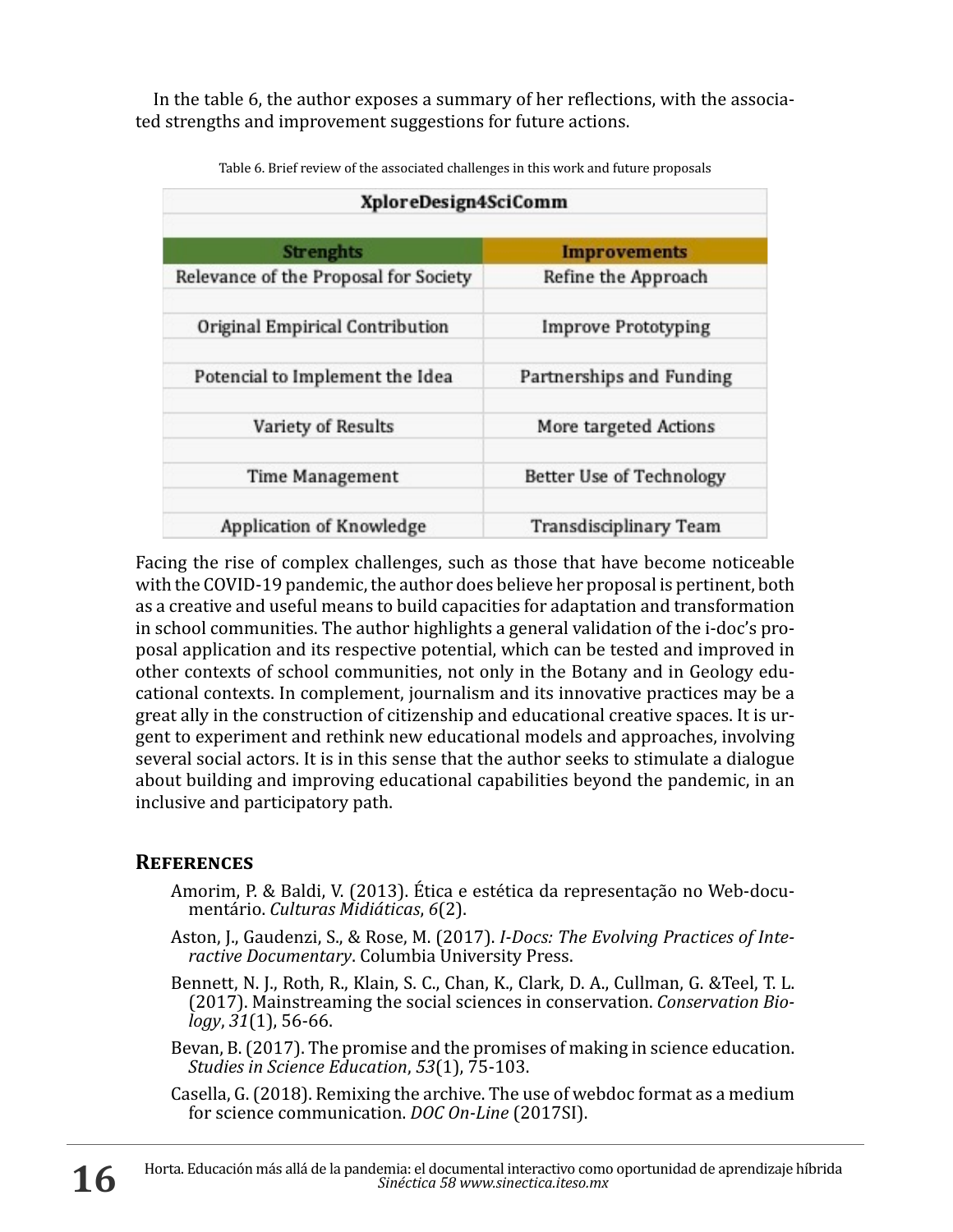Correia, D. A. R. (2015). Expressividade do Arquivo no documentário interativo.

- Coutinho, C. P., Sousa, A., Dias, A., Bessa, F., Ferreira, M. J. R. C. & Vieira, S. R. (2009). *Investigação-acção: metodologia preferencial nas práticas educativas.*
- Da Rocha, A. de L. C. (2017). *Design e desenvolvimento de narrativas interativas: O webdocumentário num jornal de pequena dimensão.*
- Da Silva Vieira, S. L. (2018). Transdisciplinaridade do design: Niveis de realidade distintos. *Gestão & Tecnologia de Projetos*, *13*(1), 101-114.
- De Jesus Pereira, A., Friede, R., Narduchi, F. & De Miranda, M. G. (2017). Educação ambiental e interdisciplinaridade saberes práticos e teóricos no processo de ensino-aprendizagem. *Semioses*, *11*(4), 8-15.
- De Oliveira Marques, J. P. (2016). *Realidade virtual e jornalismo imersivo: Anotação dinâmica de peças noticiosas em vídeo 360o.*
- Dos Reis Ramalho, A. R. M. (2015). *Jardim Botânico do Porto-A identidade visual como estratégica de dinamização*.
- Ferreira, S. L. de M. G. (2016). *O audiovisual ao serviço da comunicação: O documentário como estratégia de comunicação-uma experiência no contexto museológico*.
- García, C. L., Ortega, C. A. C. & Zednik, H. (n.d.). Realidade virtual e aumentada: Estratégias de metodologias ativas nas aulas sobre meio ambiente. *Informática Na Educação: Teoria & Prática*, *20*(1).
- Gaudenzi, S. (2013a). The interactive documentary as a living documentary. *Doc On-Line: Revista Digital de Cinema Documentário*, (14), 9–31.
- Gaudenzi, S. (2013b). *The Living Documentary: from representing reality to cocreating reality in digital interactive documentary*.
- Guimarães, L. P. (2014). *Desenvolvendo um webdocumentário e um documentário linear sobre a perspetiva passional da criação de aves na Europa*.
- Gyori, B. & Charles, M. (2017). Designing journalists: Teaching journalism students to think like web designers. *Journalism & Mass Communication Educator*, 1077695817713424.
- Lamim-Guedes, V. (2018). Temática socioambiental em Museus de Ciências: educação ambiental e a educação científica. *Ambiente & Educação- Revista de Educação Ambiental*, *22*(1), 77-95.
- Levin, T. (2015). Webdocumentário como um documentário feito de uma narrativa interativa, hopertextual e participativa. *Doc On-Line: Revista Digital de Cinema Documentário*, (19).
- Martins, A. I., Queirós, A., Rocha, N. P. & Santos, B. S. (2013). Avaliação de usabilidade: Uma revisão sistemática da literatura. *RISTI-Revista Ibérica de Sistemas e Tecnologias de Informação*, (11), 31-43.
- Miñana, R. G. (2017). Tesis doctoral–síntesis. El lenguaje de la utilidad: un análisis pragmático de las cosas. El diseño como planificador de las relaciones comunicativas entre personas y cosas. *Hipertext. Net: Revista Académica sobre Documentación Digital y Comunicación Interactiva*, (15), 100-106.
- Mouchrek, N. (2017). Design-based approaches to engage youth in the transition to sustainability abordagens de design para engajar os jovens na transição para a sustentabilidade. *MIX Sustentável*, *3*(4), 135-147.
- Nash, K., Hight, C. & Summerhayes, C. (2014). *New documentary ecologies: Emerging platforms, practices and discourses*. Springer.